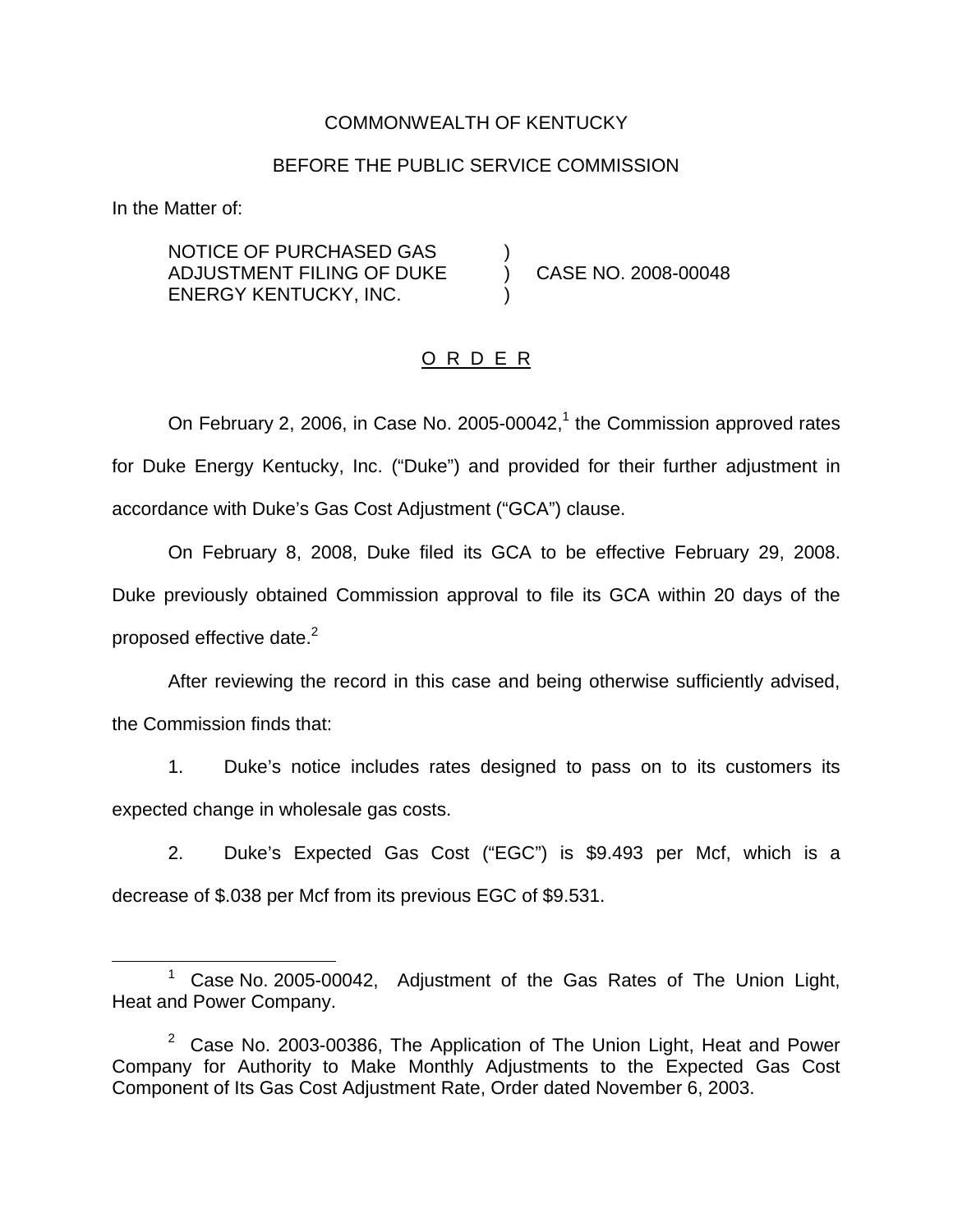3. Duke's notice sets out no current Refund Adjustment ("RA"). Duke's notice sets out a total RA of \$0 per Mcf, which is no change from its previous total RA.

4. Duke's notice sets out a current quarter Actual Adjustment ("AA") of \$.728 per Mcf. Duke's notice sets out a total AA of \$.591 per Mcf, which is an increase of \$.198 per Mcf from its previous total AA.

5. Duke's notice sets out a current quarter Balancing Adjustment ("BA") of (\$.001). Duke's notice sets out a total BA of \$.032 per Mcf, which is an increase of \$.003 per Mcf from its previous total BA.

6. Duke's Gas Cost Recovery Rate ("GCR") is \$10.116 per Mcf, which is an increase of \$.163 per Mcf from its previous GCR of \$9.953.

7. The rates in the Appendix to this Order are fair, just, and reasonable, and should be approved for final meter readings by Duke on and after February 29, 2008.

IT IS THEREFORE ORDERED that:

1. The rates in the Appendix to this Order are approved for final meter readings on and after February 29, 2008.

2. Within 20 days from the date of this Order, Duke shall file with this Commission its revised tariffs setting out the rates authorized herein.

Done at Frankfort, Kentucky, this 26<sup>th</sup> day of February, 2008.

By the Commission

ATTEST:

**Executive Director** 

Case No. 2008-00048